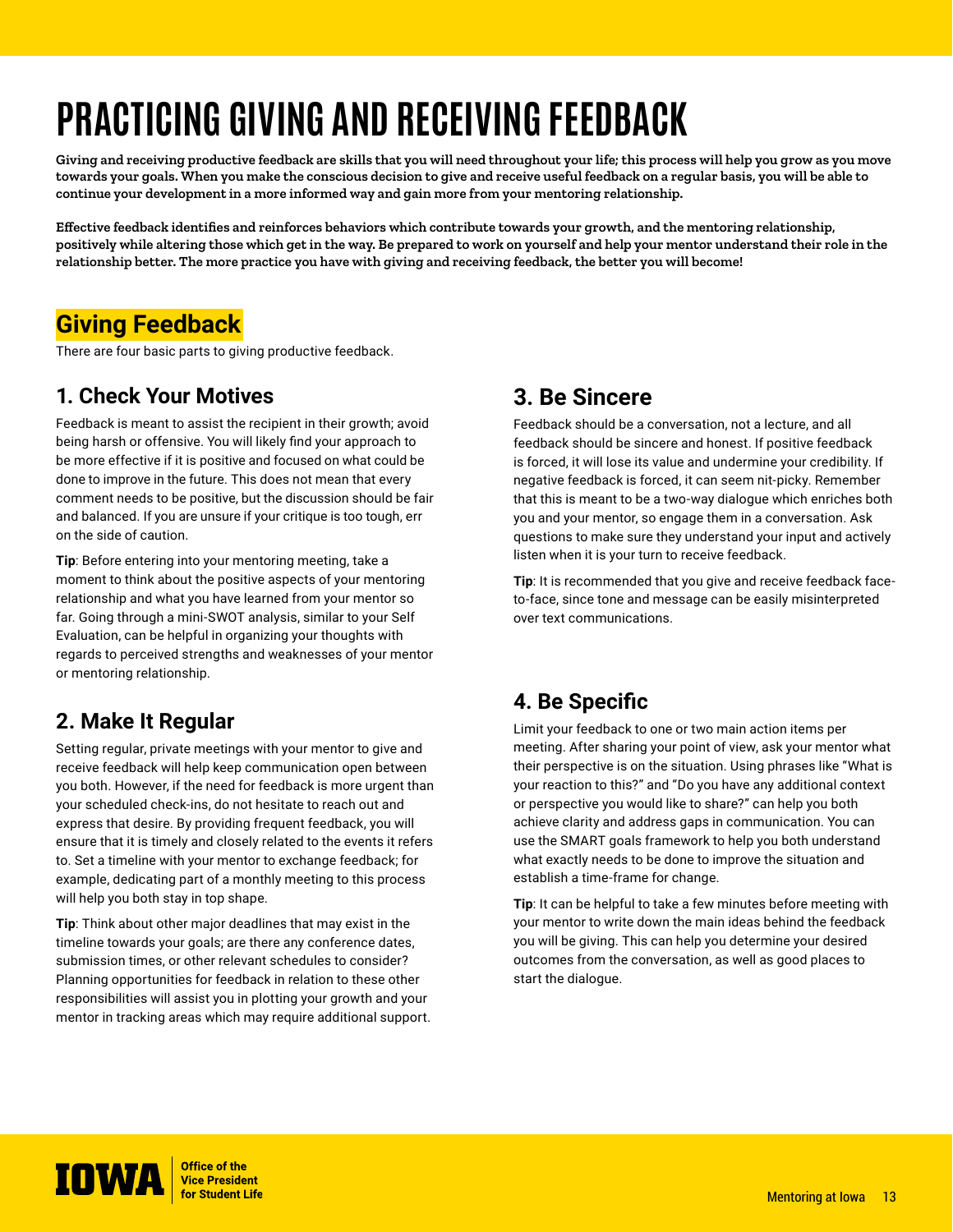# **Receiving Feedback**

There are four basic parts to requesting and receiving productive feedback.

#### **1. Be Specific**

Start on a positive note by asking about what you are doing well so far, then ask about one or two action areas that your mentor feels need improvement. Together, you can celebrate achievements and also work productively towards completing your SMART goals, taking time to update them if needed. Before your meeting, consider if you want feedback on your general progress or on a particular project you are working on. You will receive better feedback if you ask specific questions such as "What's one thing I could do, in your opinion, to improve my work?" and "What did you think about the last update to my project?".

**Tip**: If you are unsure why your mentor is providing a specific type of feedback, then ask further questions. Example questions could include "I'm not sure I understand, can you please explain further?" and "I've felt like I'm doing a good job, why do you feel like this is an area where I need more support?". It is important to clarify any confusion over feedback in the moment it is given so that you do not jump to any incorrect conclusions.

## **2. Make It Regular**

Setting regular, private meetings with your mentor to give and receive feedback will help keep communication open between you both. However, if the need for feedback is more urgent than your scheduled check-ins, do not hesitate to reach out and express that desire. By providing frequent feedback, you will ensure that it is timely and closely related to the events it refers to. Set a timeline with your mentor to exchange feedback; for example, dedicating part of a monthly meeting to this process will help you both stay in top shape.

**Tip**: When receiving feedback, actively listen and take notes on what your mentor is sharing. This will help you get the full measure of what they are saying so that you can respond efficiently during your conversation and better prepare a plan towards improvement together.

# **3. Reflect On The Future**

Asking for feedback can be intimidating, especially if the person receiving feedback holds more power in the relationship. Mentors, remember that asking the mentee to share negative feedback puts the mentee in a vulnerable position. Mentees, in asking for feedback, you are being courageous and taking concrete steps towards your future. After your meeting, take time to reflect on the feedback that you and your mentor exchanged, remembering that the critique is meant to help you further develop. You may find the Feedback Matrix exercise at the end of this document to be useful during this process.

**Tip**: At the end of your meeting, thank your mentor for providing feedback and listening to what you have to contribute towards the relationship. This will end the conversation on an upwards note and remind you that receiving feedback is a good thing.

#### **4. Take Positive Action**

Feedback is only helpful when you take the next step and make a change to address areas for improvement. If you were previously unaware of an issue your mentor is raising, do not get defensive. Instead, ask for an example of where you fell short and if they have ideas for how you could improve. Return to your SMART goals framework and use this structure to establish checkpoints for incorporating the feedback you received into your progress timeline.

**Tip**: During your next feedback meeting, take some time to check in with your mentor to determine if the changes you have made are making a positive difference in your progress.

## **Example**

- At the beginning of their relationship, Gabi, a young professional, and her career mentor, Mx. Eng, decided that their meetings would last an hour on Tuesdays. However, Mx. Eng has had to cut their past two meetings short. Gabi feels she needs the full hour, so she emails Mx. Eng and lets them know that she would like to exchange feedback during their next face-to-face meeting.
- Before the two speak, Gabi takes some time and reflects on what she appreciates about the mentoring relationship. She also decides that her main piece of feedback will be centered around the desired versus actual length of their mentoring meetings.
- During the meeting, Gabi opens by thanking Mx. Eng for assisting them with their career questions and providing detailed critique on job applications. She then expresses her desire for the original hour-long meetings because it makes her feel best supported as a mentee. Gabi then asks Mx. Eng for their point of view and they explain that they did not realize Gabi felt that way. Mx. Eng then states that Tuesdays no longer work for their schedule, but that they have appreciated the mentoring relationship and would like to continue working with Gabi.
- After engaging in an active conversation with each other, Gabi and Mx. Eng decided to switch their meetings to Thursdays to avoid future scheduling conflicts. After this point is settled, Mx. Eng provides feedback on Gabi's progress. She practices active listening and takes notes on the comments she receives, asking for clarification when needed. Both leave the meeting feeling satisfied; after the meeting, Gabi takes action to incorporate the feedback she received from Mx. Eng into her progress moving forward.